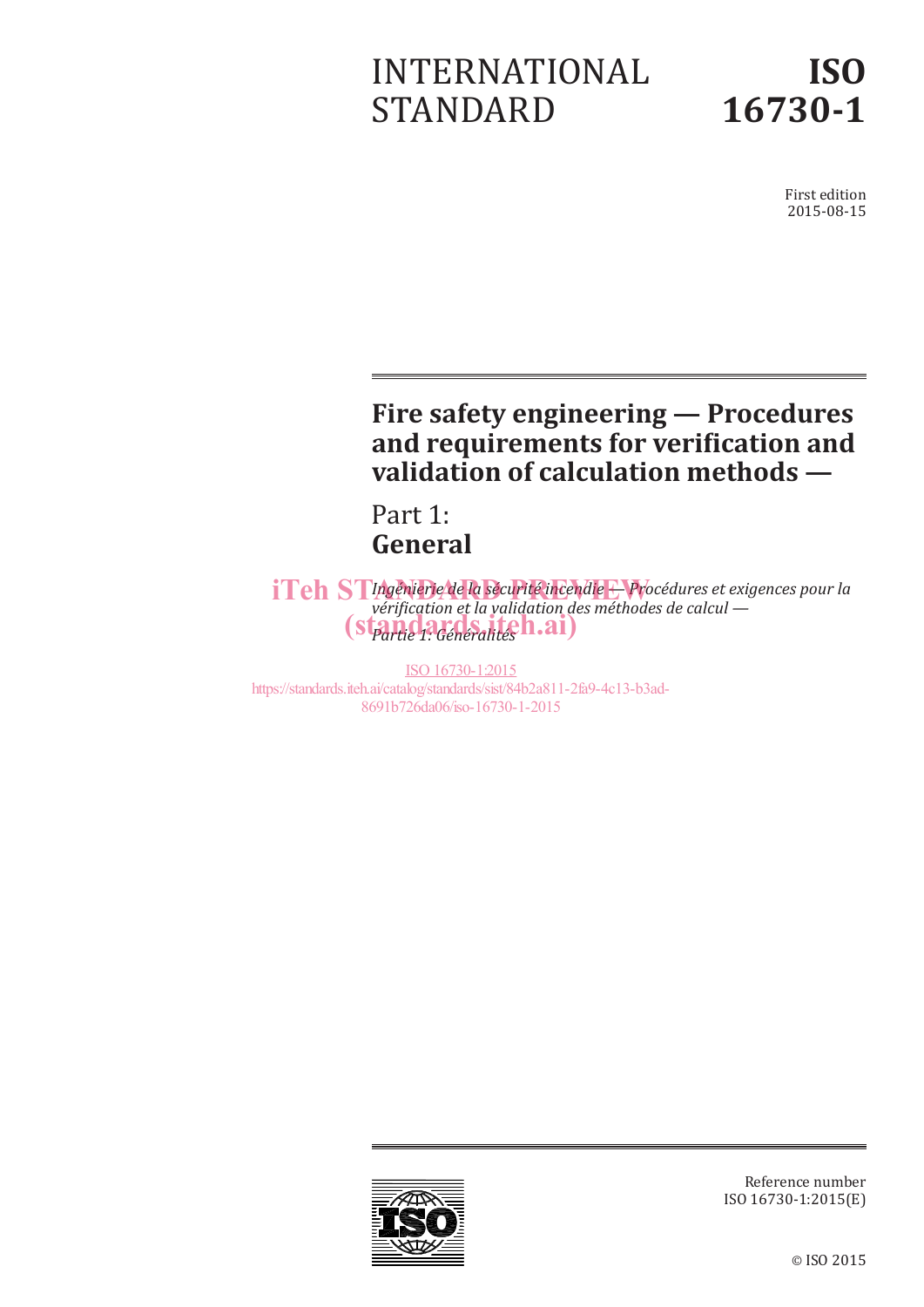### iTeh STANDARD PREVIEW (standards.iteh.ai)

ISO 16730-1:2015 https://standards.iteh.ai/catalog/standards/sist/84b2a811-2fa9-4c13-b3ad-8691b726da06/iso-16730-1-2015



#### © ISO 2015, Published in Switzerland

All rights reserved. Unless otherwise specified, no part of this publication may be reproduced or utilized otherwise in any form or by any means, electronic or mechanical, including photocopying, or posting on the internet or an intranet, without prior written permission. Permission can be requested from either ISO at the address below or ISO's member body in the country of the requester.

ISO copyright office Ch. de Blandonnet 8 • CP 401 CH-1214 Vernier, Geneva, Switzerland Tel. +41 22 749 01 11 Fax +41 22 749 09 47 copyright@iso.org www.iso.org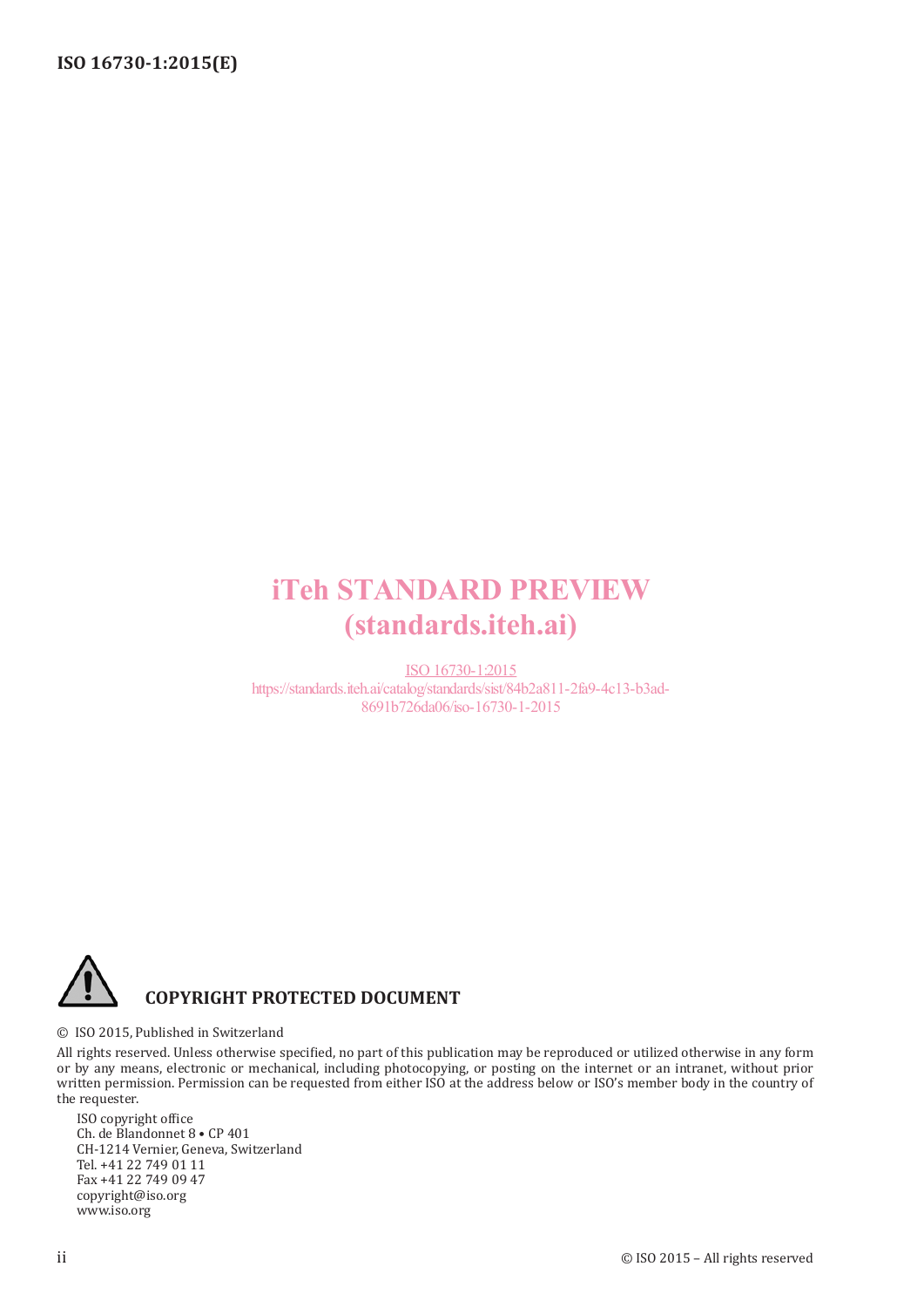### **Contents**

Page

| 1              |                                                                                                                                                                 |                                                                                                                                                                                                                                              |  |
|----------------|-----------------------------------------------------------------------------------------------------------------------------------------------------------------|----------------------------------------------------------------------------------------------------------------------------------------------------------------------------------------------------------------------------------------------|--|
| $\overline{2}$ |                                                                                                                                                                 |                                                                                                                                                                                                                                              |  |
| 3              |                                                                                                                                                                 |                                                                                                                                                                                                                                              |  |
| 4              |                                                                                                                                                                 |                                                                                                                                                                                                                                              |  |
|                | 4.1                                                                                                                                                             |                                                                                                                                                                                                                                              |  |
|                | 4.2                                                                                                                                                             |                                                                                                                                                                                                                                              |  |
|                |                                                                                                                                                                 | 4.2.1                                                                                                                                                                                                                                        |  |
|                |                                                                                                                                                                 | 4.2.2                                                                                                                                                                                                                                        |  |
|                |                                                                                                                                                                 | Description of the verification and validation of the calculation method5<br>4.2.3                                                                                                                                                           |  |
|                |                                                                                                                                                                 | 4.2.4                                                                                                                                                                                                                                        |  |
|                | 4.3                                                                                                                                                             | 4.3.1<br>General <u>2006</u> 6 6 6 6 6 6 6 6 6 6 6 6 6 7 6 7 7 8 7 7 8 7 7 8 7 7 8 7 7 8 7 7 8 7 7 8 7 7 8 7 7 8 7 7 8 7 7 8 7 7 8 7 7 8 7 7 8 7 7 8 7 7 8 7 7 8 7 7 8 7 7 8 7 7 8 7 7 8 7 7 8 7 7 8 7 7 8 7 7 8 7 7 8 7 7 8 7 7 8 7 7 8 7 7 |  |
|                |                                                                                                                                                                 | 4.3.2                                                                                                                                                                                                                                        |  |
|                |                                                                                                                                                                 | 4.3.3                                                                                                                                                                                                                                        |  |
|                |                                                                                                                                                                 | 4.3.4                                                                                                                                                                                                                                        |  |
|                |                                                                                                                                                                 | 4.3.5                                                                                                                                                                                                                                        |  |
|                |                                                                                                                                                                 | 4.3.6                                                                                                                                                                                                                                        |  |
|                |                                                                                                                                                                 | External data files 7<br>System control requirements D PRRVIEW<br>4.3.7                                                                                                                                                                      |  |
|                |                                                                                                                                                                 | Output information 8<br>4.3.8                                                                                                                                                                                                                |  |
|                |                                                                                                                                                                 | 4.3.9                                                                                                                                                                                                                                        |  |
|                |                                                                                                                                                                 | 4.3.10                                                                                                                                                                                                                                       |  |
| 5              | 8 Methodology 50 16730-12015<br>5.1 General Standards.iteh.ai/catalog/standards/sist/84b2a811-2fa9-4c13-b3ad-<br>5.2 Verification 8691b726da06/iso-16730-1-2015 |                                                                                                                                                                                                                                              |  |
|                |                                                                                                                                                                 |                                                                                                                                                                                                                                              |  |
|                |                                                                                                                                                                 |                                                                                                                                                                                                                                              |  |
|                |                                                                                                                                                                 | 5.2.1                                                                                                                                                                                                                                        |  |
|                |                                                                                                                                                                 | 5.2.2                                                                                                                                                                                                                                        |  |
|                |                                                                                                                                                                 | 5.2.3                                                                                                                                                                                                                                        |  |
|                |                                                                                                                                                                 | 5.2.4                                                                                                                                                                                                                                        |  |
|                | 5.3                                                                                                                                                             |                                                                                                                                                                                                                                              |  |
|                |                                                                                                                                                                 | 5.3.1                                                                                                                                                                                                                                        |  |
|                |                                                                                                                                                                 | 5.3.2                                                                                                                                                                                                                                        |  |
|                |                                                                                                                                                                 | 5.3.3<br>5.3.4                                                                                                                                                                                                                               |  |
|                |                                                                                                                                                                 | 5.3.5                                                                                                                                                                                                                                        |  |
|                | 5.4                                                                                                                                                             |                                                                                                                                                                                                                                              |  |
|                | 5.5                                                                                                                                                             | Sensitivity analysis <b>contract and interventional contract and interventional contract and interventional contract and interventional contract and interventional contract and interventional contract and interventional cont</b>         |  |
|                | 5.6                                                                                                                                                             |                                                                                                                                                                                                                                              |  |
|                |                                                                                                                                                                 |                                                                                                                                                                                                                                              |  |
| 6              | 6.1                                                                                                                                                             | Requirements for reference data to validate a calculation method <b>Manual Accord 2018</b> 17                                                                                                                                                |  |
|                | 6.2                                                                                                                                                             | ${\bf General\ requirements.}\\ {\bf Specific\ requirements\ for\ validation\ data.}\\ {\bf 17}$                                                                                                                                             |  |
|                |                                                                                                                                                                 |                                                                                                                                                                                                                                              |  |
|                |                                                                                                                                                                 |                                                                                                                                                                                                                                              |  |
|                |                                                                                                                                                                 |                                                                                                                                                                                                                                              |  |
|                |                                                                                                                                                                 |                                                                                                                                                                                                                                              |  |
|                |                                                                                                                                                                 | Annex D (informative) Methods for sensitivity analysis <b>Manufacture 120 analysis</b> 31                                                                                                                                                    |  |
|                |                                                                                                                                                                 |                                                                                                                                                                                                                                              |  |
|                |                                                                                                                                                                 |                                                                                                                                                                                                                                              |  |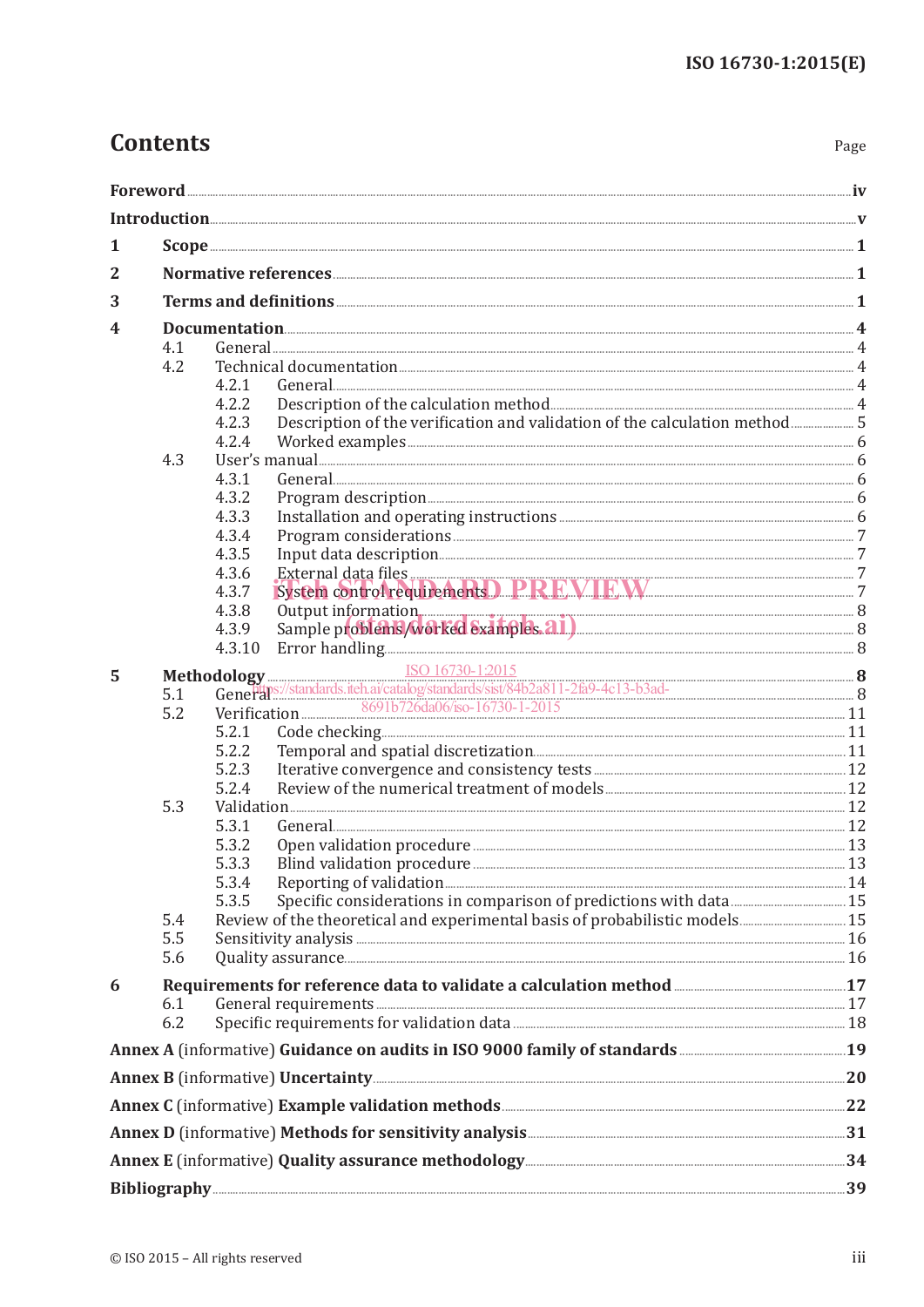### **Foreword**

ISO (the International Organization for Standardization) is a worldwide federation of national standards bodies (ISO member bodies). The work of preparing International Standards is normally carried out through ISO technical committees. Each member body interested in a subject for which a technical committee has been established has the right to be represented on that committee. International organizations, governmental and non-governmental, in liaison with ISO, also take part in the work. ISO collaborates closely with the International Electrotechnical Commission (IEC) on all matters of electrotechnical standardization.

The procedures used to develop this document and those intended for its further maintenance are described in the ISO/IEC Directives, Part 1. In particular the different approval criteria needed for the different types of ISO documents should be noted. This document was drafted in accordance with the editorial rules of the ISO/IEC Directives, Part 2 (see www.iso.org/directives).

Attention is drawn to the possibility that some of the elements of this document may be the subject of patent rights. ISO shall not be held responsible for identifying any or all such patent rights. Details of any patent rights identified during the development of the document will be in the Introduction and/or on the ISO list of patent declarations received (see www.iso.org/patents).

Any trade name used in this document is information given for the convenience of users and does not constitute an endorsement.

For an explanation on the meaning of ISO specific terms and expressions related to conformity assessment, as well as information about ISO's adherence to the WTO principles in the Technical<br>Barriers to Trade (TBT) see the following URL: Foreword - Supplementary information Barriers to Trade (TBT) see the following URL: Foreword - Supplementary information

The committee responsible for this document is ISO/TC 92, *Fire safety*, Subcommittee SC 4, *Fire* **COMPLE** *safety engineering*.

#### ISO 16730-1:2015

This document cancels and treplaces ISO 16730: 2008; which has been technically revised. The original title Fire safety engineering — Assessment, Verification and Validation of calculation methods has been replaced by *Fire safety engineering — Procedures and requirements for verification and validation of calculation methods — Part 1: General*.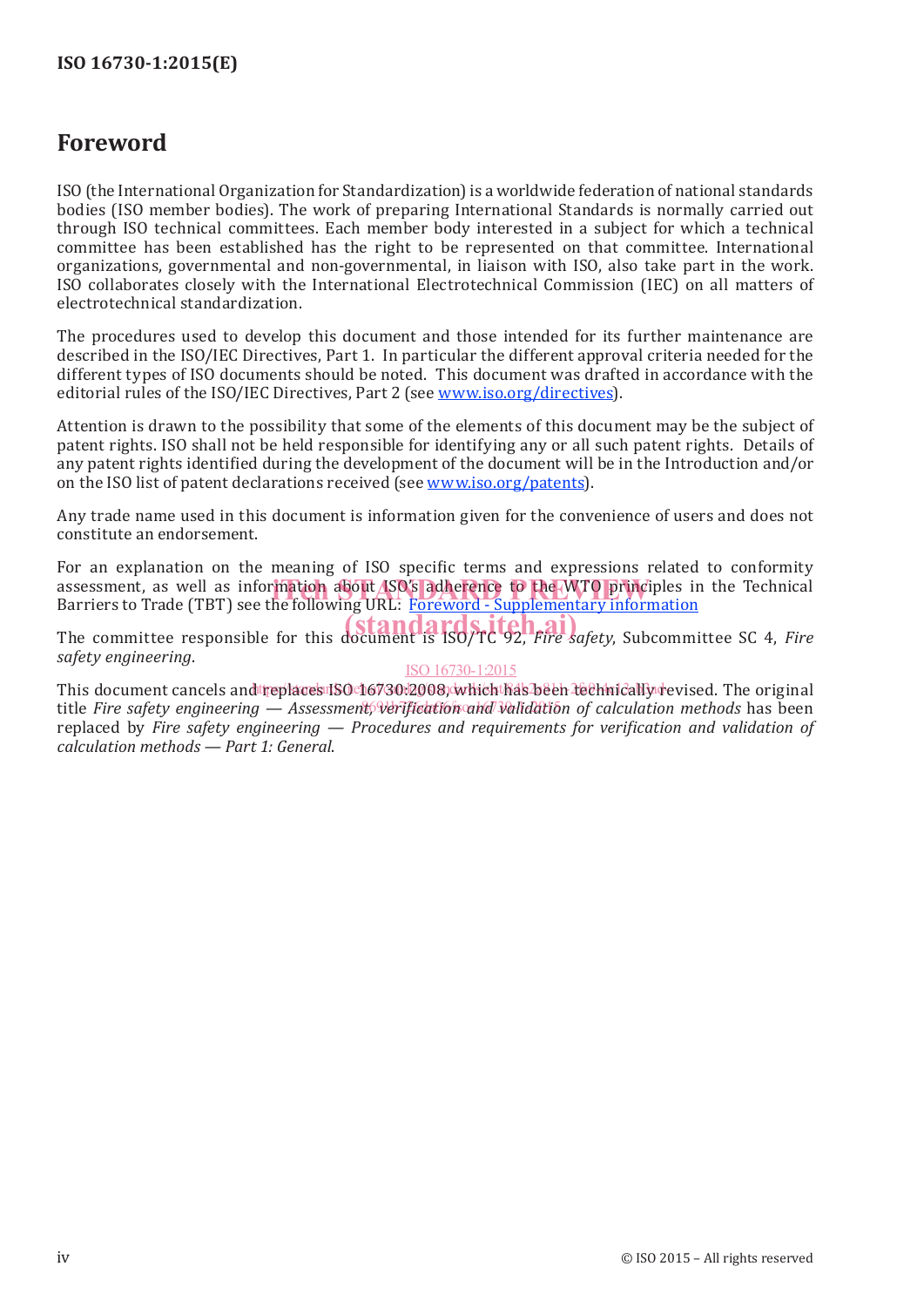### **Introduction**

The objective of fire safety engineering is to assist in the achievement of an acceptable predicted level of fire safety. Part of this work involves the use of calculation methods to

- predict the course of events potentially occurring in case of a fire or as a consequence of a fire, and
- evaluate the ability of fire protection measures to mitigate the adverse effects of a fire on people, property, the environment and other objectives.

The main principles necessary for establishing credibility of these calculation methods are verification and validation. This International Standard addresses the procedures for verification and validation of calculation methods for fire safety engineering in general.

Potential users of calculation methods and those who are asked to accept the results need to be assured that the calculation methods provide sufficiently accurate predictions of the course and consequences of the fire for the specific application planned. To provide this assurance, the calculation methods chosen need to be verified for mathematical accuracy and validated for capability to reproduce the phenomena. A rigorous verification and validation process is a key element of quality assurance.

There is no fixed requirement of accuracy that is applicable to all calculation methods. The accuracy level depends on the purposes for which a calculation method is to be used. Not all calculation methods need to demonstrate high accuracy as long as the error, uncertainty and limits of applicability of the calculation methods are known.

This International Standard focuses on the predictive accuracy of calculation methods. However, other factors such as ease of use, relevance, completeness and status of development play an important role factors such as ease of use, relevance, completeness and status of development play an important role<br>in assessing the most appropriate method to use for a particular application. The assessment of the suitability of a calculation method for a special purpose within the field of fire safety engineering is supported by the use of quality assurance methodology for the proof of the requirements being fulfilled. Guidance for establishing metrics for measuring the attributes of the relevant quality characteristics is outlined in brief in this Internation all Standard/iso-16730-1-2015

This International Standard contains elements that are intended, in part or in whole, to be used by

- a) developers of calculation methods (individuals or organizations who perform development activities, including requirement analysis, design and testing of components) – to document the usefulness of a particular calculation method, perhaps for specific applications. Part of the calculation method development includes identification of precision and limits of applicability, and independent testing,
- b) developers of calculation methods (individuals or organizations who maintain computer models, supply computer models and for those who evaluate computer model quality as part of quality assurance and quality control) – to document the software development process to assure users that appropriate development techniques are followed to ensure quality of the application tools,
- c) users of calculation methods (individuals or organizations who use calculation methods to perform an analysis) - to assure themselves that they are using an appropriate method for a particular application and that it provides adequate accuracy,
- d) developers of performance codes and standards to determine whether a calculation method is appropriate for a given application,
- e) approving bodies/officials (individuals or organizations who review or approve the use of assessment methods and tools) - to ensure that the calculation methods submitted show clearly that the calculation method is used within its applicability limits and has an acceptable level of accuracy, and
- f) educators to demonstrate the application and acceptability of calculation methods being taught.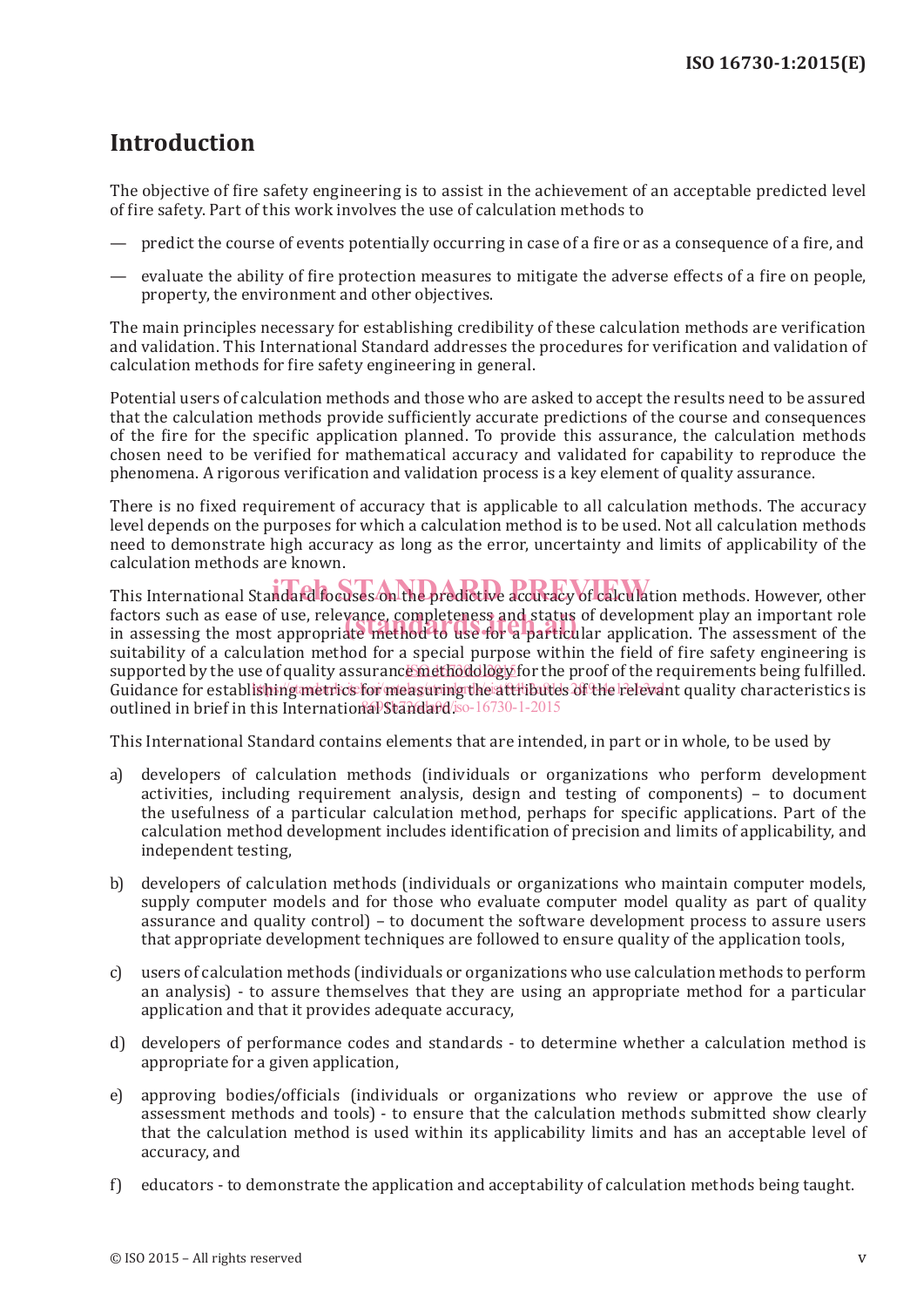Users of this International Standard should be appropriately qualified and competent in the fields of fire safety engineering and risk assessment. It is important that users understand the parameters within which specific methodologies may be used.

General principles are described in ISO 23932, which provides a performance-based methodology for engineers to assess the level of fire safety for new or existing built environments. Fire safety is evaluated through an engineered approach based on the quantification of the behaviour of fire and based on knowledge of the consequences of such behaviour on life safety, property and the environment. ISO 23932 provides the process (necessary steps) and essential elements to design a robust performance-based fire safety programme.

ISO 23932 is supported by a set of fire safety engineering International Standards available on the methods and data needed for the steps in a fire safety engineering design summarized in ISO 23932:2009, Clause 4 and shown in Figure 1 (taken from ISO 23932:2009, Clause 4). This set of International Standards is referred to as the *Global fire safety engineering analysis and information system*. This global approach and system of standards provides an awareness of the interrelationships between fire evaluations when using the set of fire safety engineering International Standards. The set includes ISO 16733-11), ISO 16732-1, ISO 16734, ISO 16735, ISO 16736, ISO 16737, ISO/TS 24679, ISO 16730-1, ISO 297612), ISO/TS 13447, and other supporting technical reports that provide examples of and guidance on the application of these standards.

Each International Standard supporting the global fire safety engineering analysis and information system includes language in the introduction to tie the standard to the steps in the fire safety engineering design process outlined in ISO 23932. ISO 23932 requires that calculation methods used in scenario-based evaluations of trial designs (ISO 23932:2009, Clause 11) be verified and validated. in scenario-based evaluations of trial designs (ISO 23932:2009, Clause TTJ be verified and validated.<br>Pursuant to the requirements of ISO 23932, this International Standard provides the procedures and requirements for the verification and validation of fire calculation methods. This step in the fire safety requirements for the verification and validation of fire calculation methods. This step in the fire<br>engineering process is shown as a highlighted box in <mark>Figure 1</mark> below and described in ISO 23932.

> ISO 16730-1:2015 https://standards.iteh.ai/catalog/standards/sist/84b2a811-2fa9-4c13-b3ad-8691b726da06/iso-16730-1-2015

<sup>1)</sup> To be published.

<sup>2)</sup> To be published.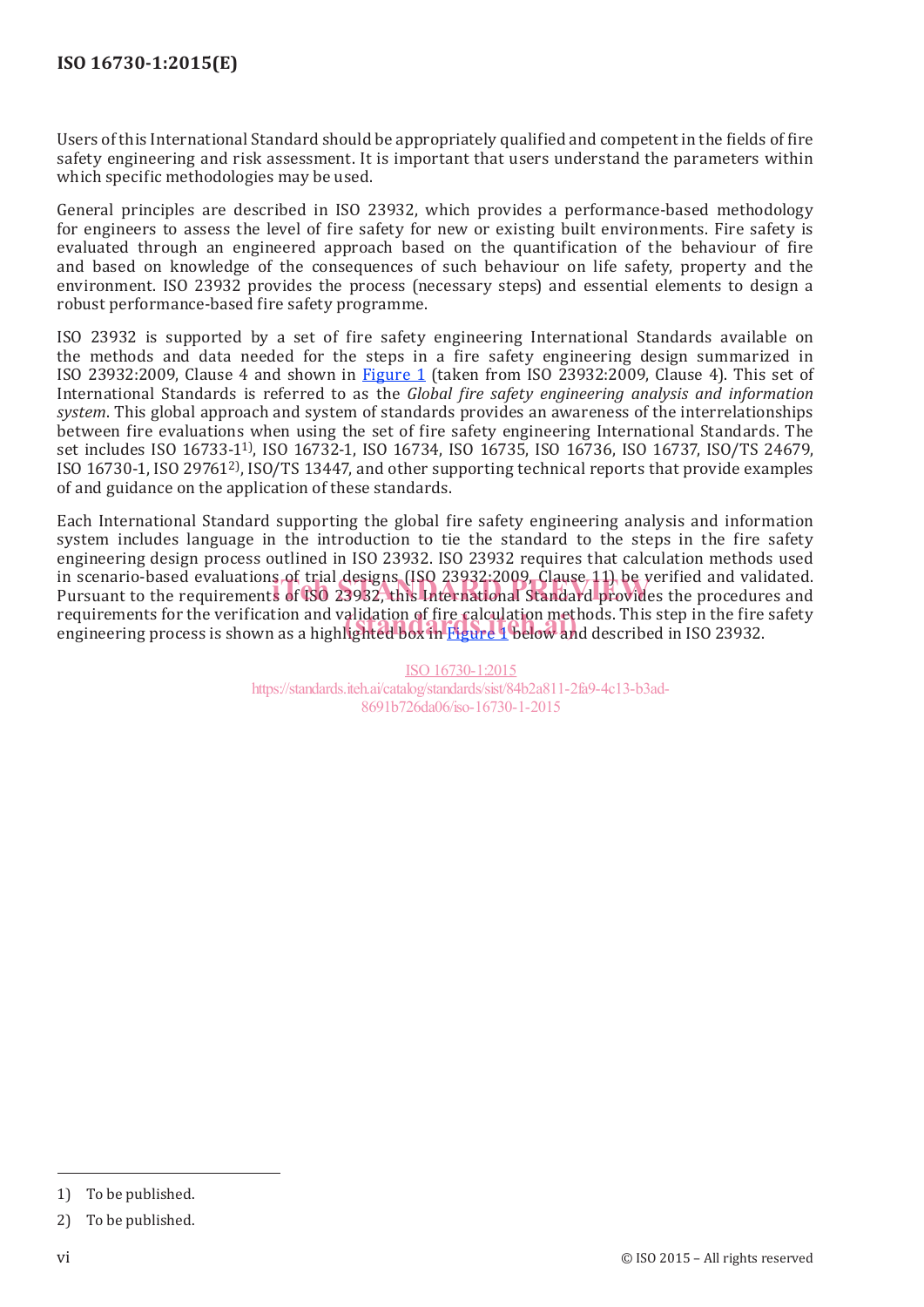

**Figure 1 — Flow chart illustrating the fire safety engineering design process (from ISO 23932:2009)**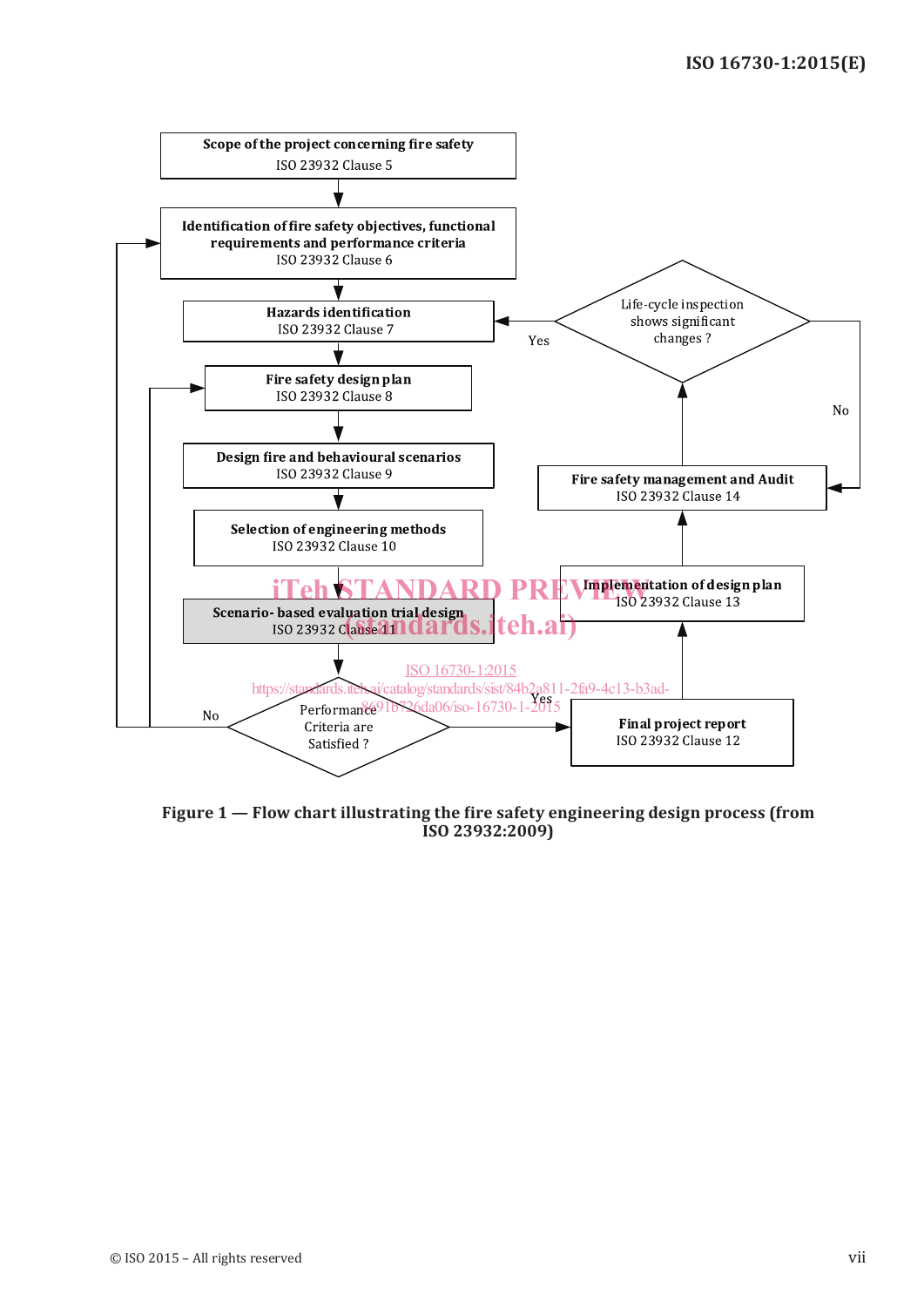## iTeh STANDARD PREVIEW (standards.iteh.ai)

ISO 16730-1:2015 https://standards.iteh.ai/catalog/standards/sist/84b2a811-2fa9-4c13-b3ad-8691b726da06/iso-16730-1-2015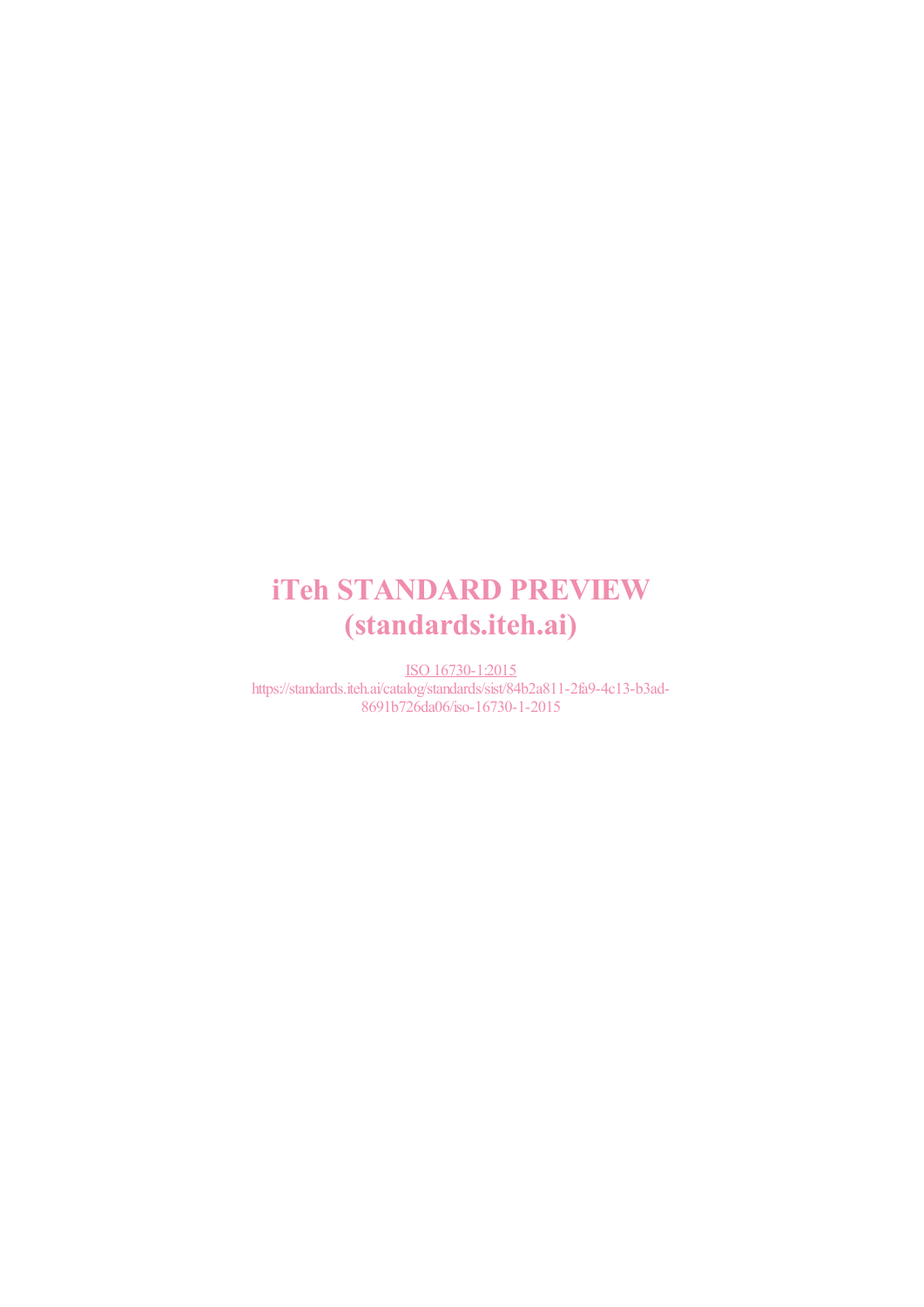### **Fire safety engineering — Procedures and requirements for verification and validation of calculation methods —**

### Part 1: **General**

### **1 Scope**

This International Standard establishes a framework for the verification and validation of all types of calculation methods used as tools for fire safety engineering by specifying specific procedures and requirements for the purpose. It does not address specific fire models, but it is applicable to analytical models, algebraic correlations and complex numerical models, which are addressed as calculation methods in the context of this International Standard.

This International Standard includes

- a process to determine that the relevant equations and calculation methods are implemented correctly (verification) and that the calculation method being considered is an accurate representation of the real world (validation). In STANDARD PREVIEW
- requirements for documentation to demonstrate the adequacy of the scientific and technical basis of a calculation method, (standards.iteh.ai)
- requirements for data against which <u>a calculation m</u>ethod's predicted results are checked, and
- guidance on use of this International Standard by developers and/or users of calculation methods, and by those assessing the results obtained by using calculation methods. https://standards.iteh.ai/catalog/standards/sist/84b2a811-2fa9-4c13-b3ad-8691b726da06/iso-16730-1-2015

### **2 Normative references**

The following documents, in whole or in part, are normatively referenced in this document and are indispensable for its application. For dated references, only the edition cited applies. For undated references, the latest edition of the referenced document (including any amendments) applies.

ISO 23932, *Fire safety engineering — General principles*

ISO 13943, *Fire safety — Vocabulary*

ISO/IEC 25000, *Systems and software engineering — Systems and software Quality Requirements and Evaluation (SQuaRE) — Guide to SQuaRE*

ISO/IEC 25010:2011, *Systems and software engineering — Systems and software Quality Requirements and Evaluation (SQuaRE) — System and software quality models*

ISO/IEC 25040:2011, *Systems and software engineering — Systems and software Quality Requirements and Evaluation (SQuaRE) — Evaluation process*

#### **3 Terms and definitions**

For the purposes of this document, the terms and definitions given in ISO 13943 and the following apply.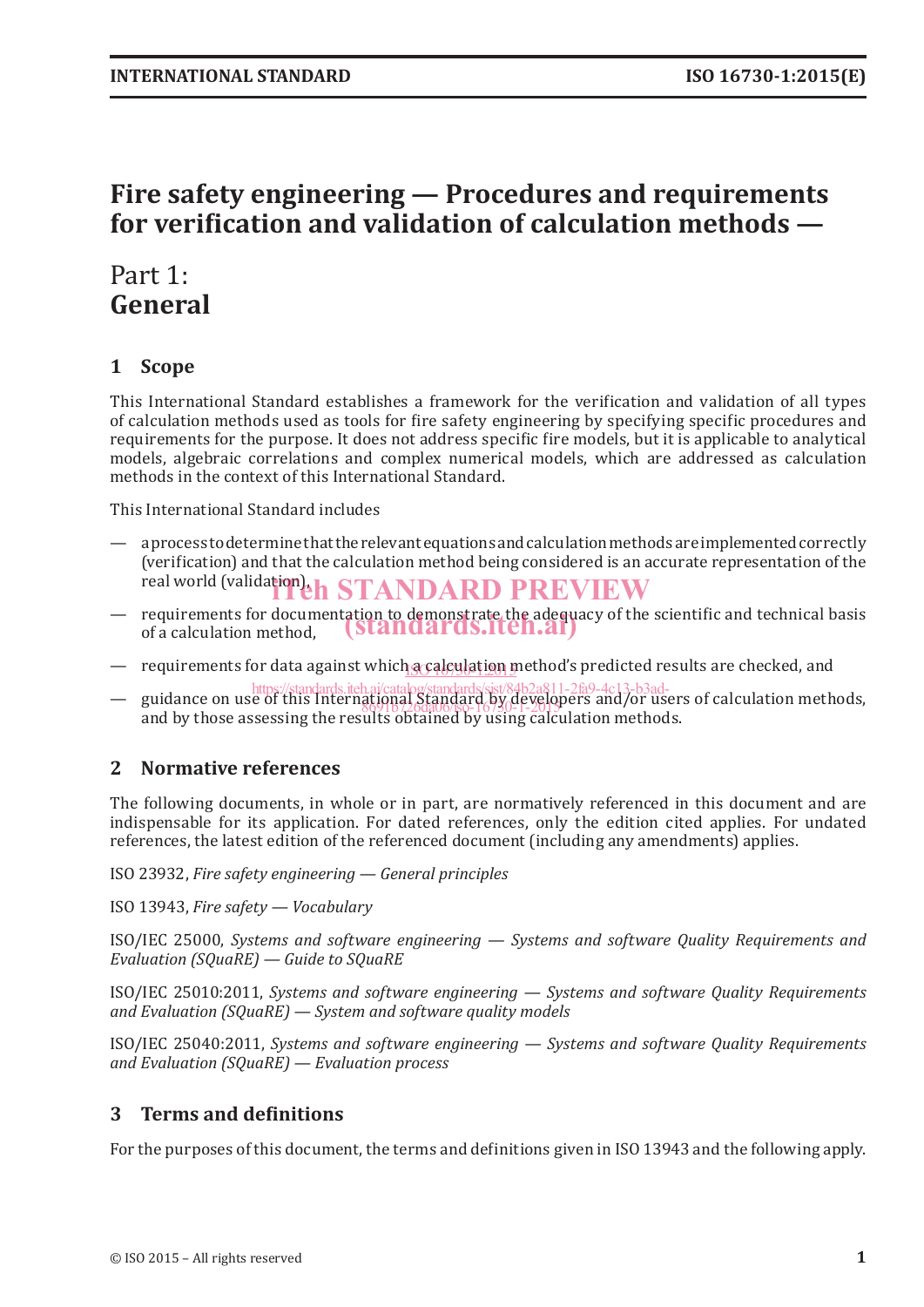#### **3.1**

#### **accuracy**

degree of exactness actually possessed by an approximation, measurement, etc.

Note 1 to entry: Accuracy includes *error* (3.9) and *uncertainty* (3.23).

#### **3.2**

#### **calculation method**

mathematical procedure used to predict fire-related phenomena

Note 1 to entry: Calculation methods may address the behaviour of people as well as objects or fire; may be probabilistic as well as deterministic; and may be algebraic formulae as well as complex computer models.

#### **3.3**

#### **calibration**

〈of a model〉 process of adjusting modelling parameters in a computational model for the purpose of improving agreement with experimental data

#### **3.4**

#### **computer model**

#### **computerized model**

operational computer program that implements a conceptual model

#### **3.5**

#### **conceptual model**

description composed of all the information, mathematical modelling data and mathematical equations description composed of all the information, mathematical modelling data and math<br>that describe the (physical) system or process of interest

(standards.iteh.ai)

#### **3.6**

#### **default value**

standard setting or state to be taken by the program if no alternate setting or state is initiated by the system or the user https://standards.iteh.ai/catalog/standards/sist/84b2a811-2fa9-4c13-b3ad-8691b726da06/iso-16730-1-2015

#### **3.7**

#### **deterministic model**

calculation method that uses science-based mathematical expressions to produce the same result each time the method is exercised with the same set of input data values

#### **3.8**

#### **engineering judgement**

process exercised by a professional who is qualified by way of education, experience and recognized skills to complement, supplement, accept or reject elements of a quantitative analysis

#### **3.9**

#### **error**

recognizable deficiency in any phase or activity of calculation that is not due to lack of knowledge

#### **3.10**

#### **fire model**

representation of a system or process related to fire development, including fire dynamics and fire impacts

#### **3.11**

#### **mathematical model**

sets of equations that describe the behaviour of a physical system

#### **3.12**

#### **measure**

variable to which a value is assigned as the result of measurement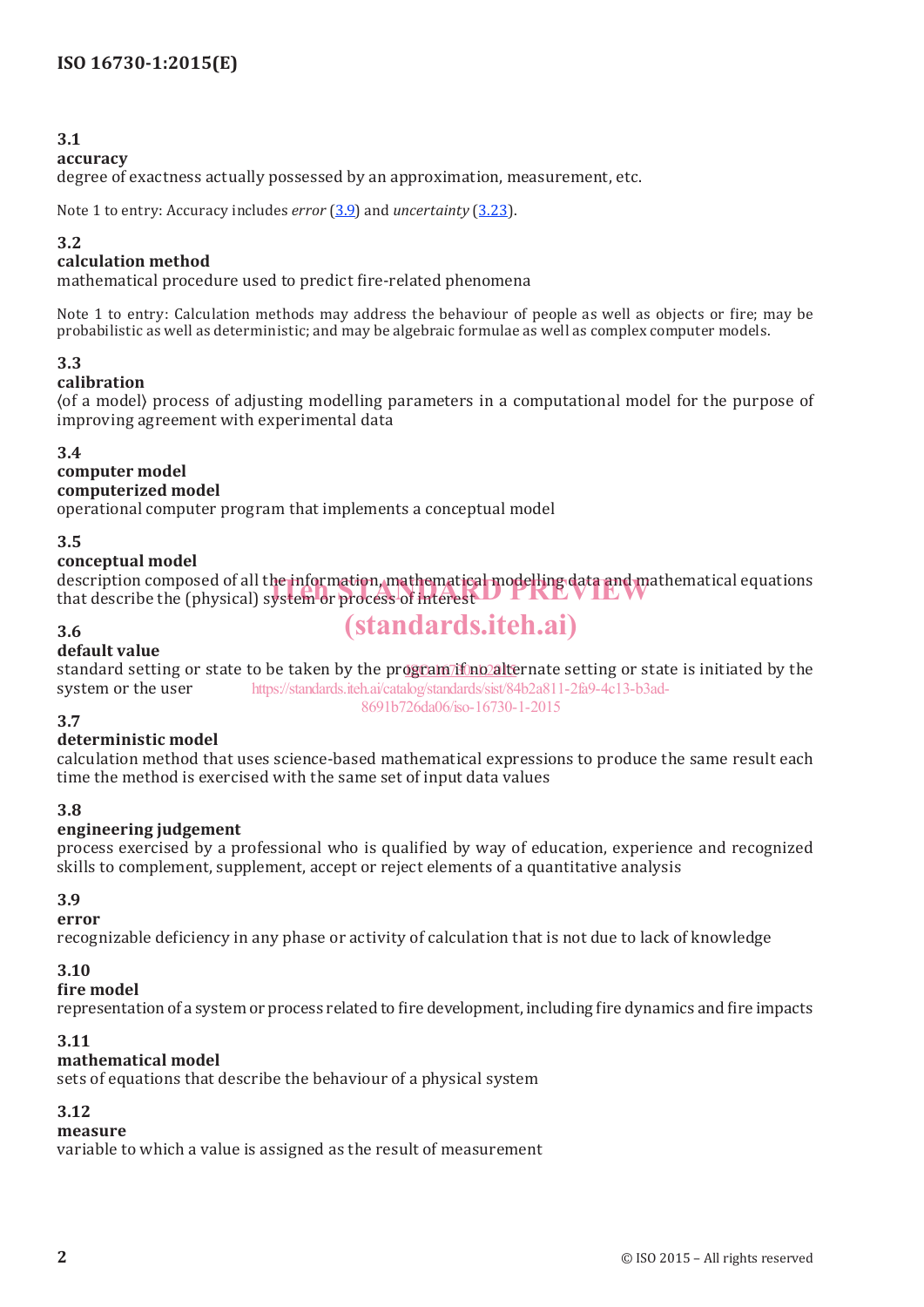#### **3.13**

#### **measurement**

set of operations having the object of determining a value of a measure

#### **3.14**

#### **metric**

measure, quantitative or qualitative, of relative achievement of a desired quality characteristic

#### **3.15**

#### **modelling**

process of construction or modification of a model

#### **3.16**

#### **numerical model**

numerical representation of a physical (fire) model

#### **3.17**

#### **physical model**

model that attempts to reproduce fire phenomena in a simplified physical situation. (e.g. scale models)

#### **3.18**

#### **probabilistic model**

model that treats phenomena as a series of sequential events or states, with mathematical rules to govern the transition from one event to another (e.g. from ignition to established burning) and probabilities assigned to each transfer point

### iTeh STANDARD PREVIEW

### **3.19**

8691b726da06/iso-16730-1-2015

**precision** precision<br>error in the implementation and solution of calculation method to accurately represents the developer's conceptual description of the calculation method 1:2015

**3.20** https://standards.iteh.ai/catalog/standards/sist/84b2a811-2fa9-4c13-b3ad-

#### **sensitivity analysis**

<calculation method> study of how changes in specific parameters affect the results generated by the calculation method

#### **3.21**

#### **simulation**

exercise or use of a calculation method

#### **3.22**

#### **simulation model**

model that treats the dynamic relationships that are assumed to exist in the real situation as a series of elementary operations on the appropriate variables

#### **3.23**

#### **uncertainty**

potential deficiency in any phase or activity of the modelling process that is due to lack of knowledge

#### **3.24**

#### **validation**

process of determining the degree to which a calculation method is an accurate representation of the real world from the perspective of the intended uses of the calculation method

#### **3.25**

#### **verification**

process of determining that a calculation method implementation accurately represents the developer's conceptual description of the calculation method and the solution to the calculation method

Note 1 to entry: The fundamental strategy of verification of computational models is the identification and quantification of error in the computational model and its solution.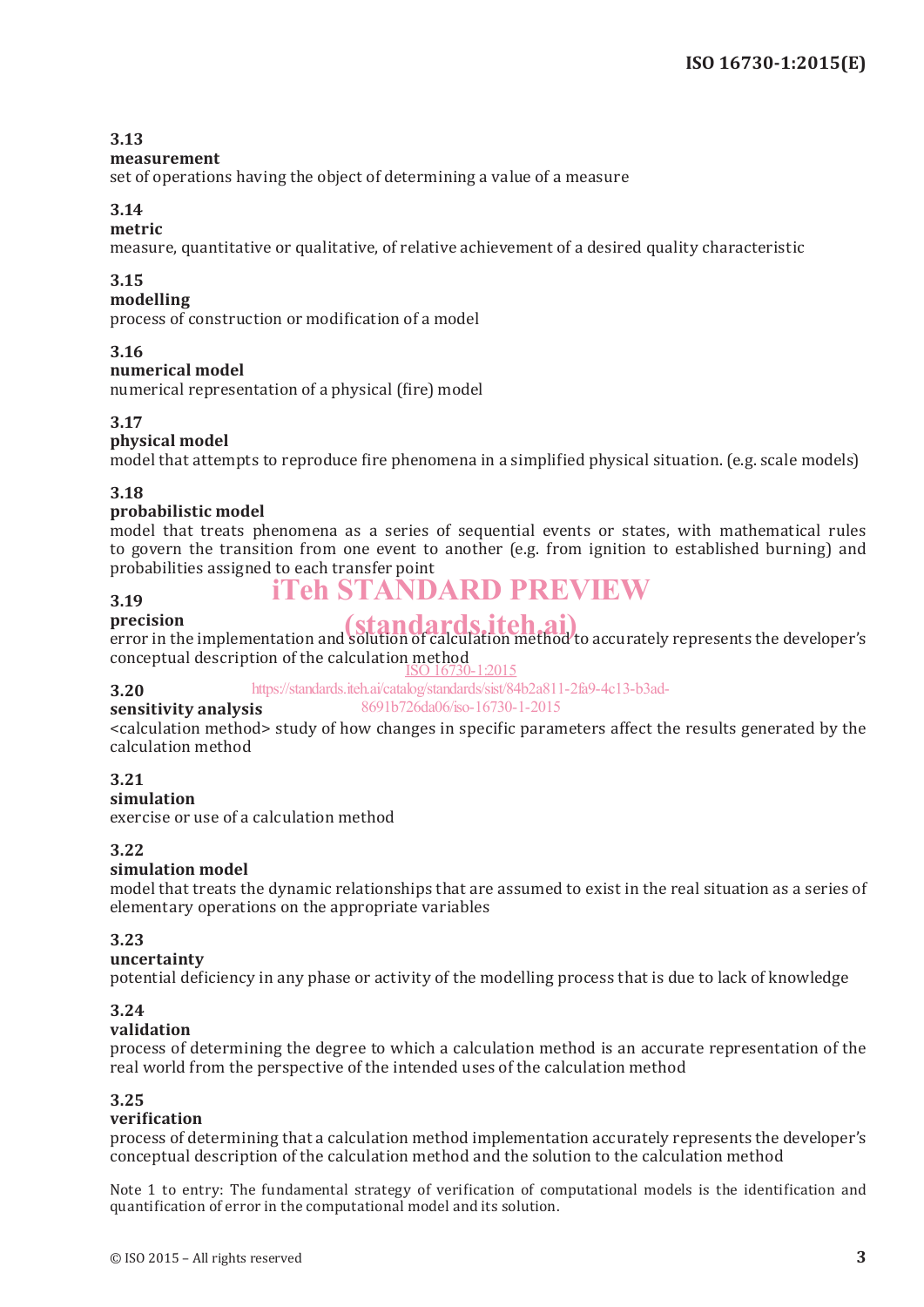#### **4 Documentation**

#### **4.1 General**

The technical documentation should be sufficiently detailed so that all calculation results can be reproduced within the stated accuracy by an appropriately qualified independent individual or group. Sufficient documentation of calculation methods, including computer software, is essential to assess the adequacy of the scientific and technical basis of the calculation methods, and the accuracy of computational procedures. In addition, adequate documentation can assist to prevent the unintentional misuse of calculation methods. Reports on any verification and validation of a specific calculation method should become part of the documentation. The validity of a calculation method includes comparing results to data from real fire incidents, or from statistical surveys, tests and experiments, and shall be stated by applying quality assurance methodology. These methodology give a measure or a set of measures that shall be compared to previously defined criteria to demonstrate whether agreed quality requirements have been met.

Documentation shall include

- technical documentation that explains the scientific basis of the calculation method, see 4.2, and
- a user's manual, in the case of a computer program, see  $4.3$ .

The necessary requirements for technical documentation and a user's manual are described in 4.2 and 4.3. The list is quite lengthy, but is not intended to exclude other forms of information that can assist the 4.3. The list is quite lengthy, but is not intended to exclude other forms of information that can assist the user in assessing the applicability and usability of the calculation method.  $\Gamma$  W  $\Gamma$  W

#### **4.2 Technical documentation** (standards.iteh.ai)

#### **4.2.1 General**

#### ISO 16730-1:2015

Technical documentation is needed to assess the scientific basis of the calculation method. The provision of technical documentation of a calculation method is a task to be done by model developers. Technical documentation must describe thoroughly the calculation method and its basis, demonstrate its ability to perform adequately and provide users with the information they need to apply the calculation method correctly. In cases where calculations make use of algebraic formulae derived from experimental results by regression or when analytical solutions are applied, the user shall rely on relevant documentation from standards or similar material like scientific literature. When standards are developed that contain calculation methods to be used for fire safety engineering, the source(s) for the calculation methods to be used together with technical documentation as described in 4.2.2 to 4.2.4 shall be given, where applicable. https://standards.iteh.ai/catalog/standards/sist/84b2a811-2fa9-4c13-b3ad-8691b726da06/iso-16730-1-2015

#### **4.2.2 Description of the calculation method**

The description of the calculation method shall include complete details on

- a) purpose:
	- 1) define the problem solved or function performed;
	- 2) describe the results of the calculation method;
	- 3) include any feasibility studies and justification statements,
- b) theory:
	- 1) describe the underlying conceptual model (governing phenomena), if applicable;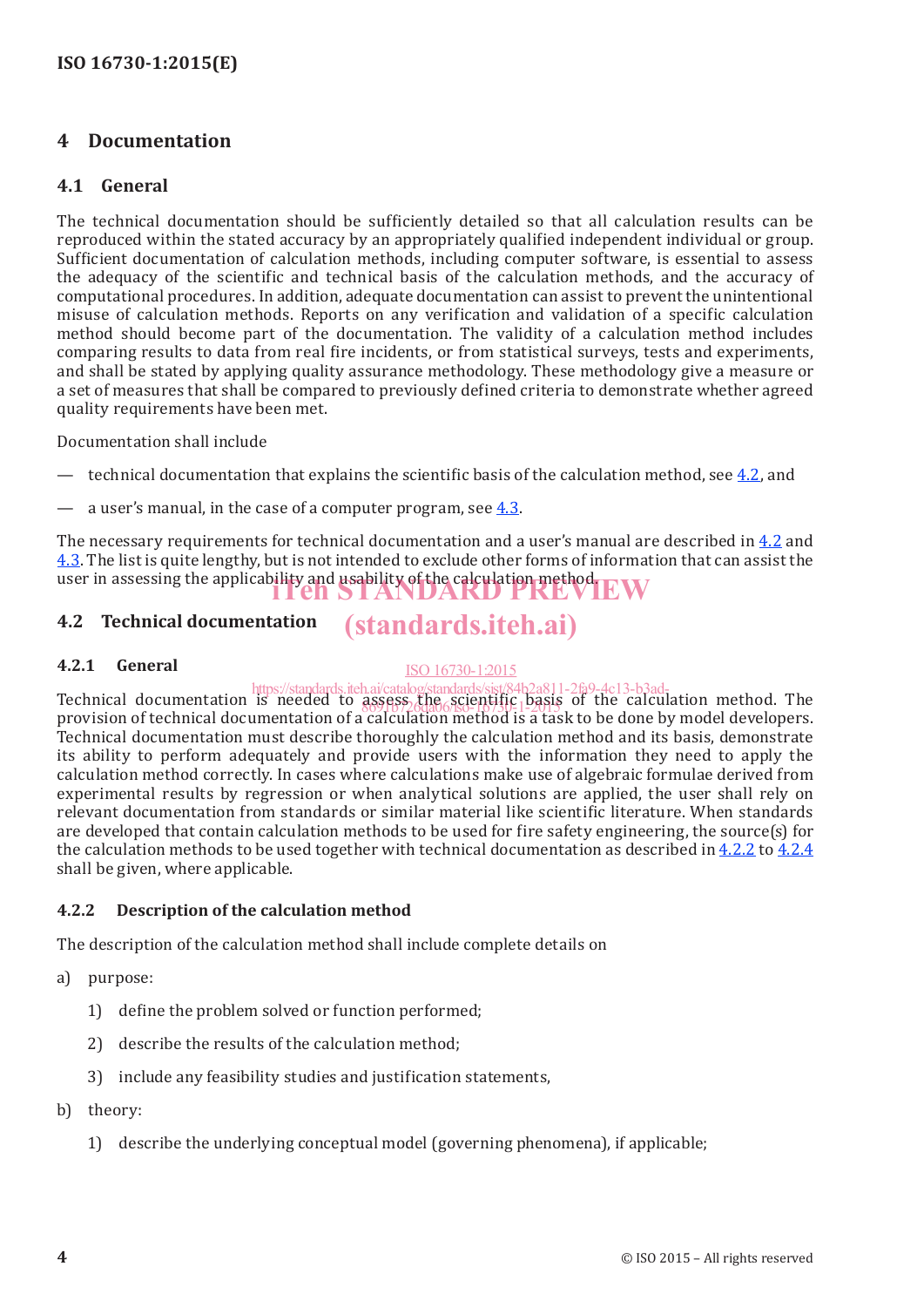- 2) describe the theoretical basis of the phenomena and physical laws on which the calculation method is based, if applicable,
- c) implementation of theory, if applicable:
	- 1) present the governing equations;
	- 2) describe the mathematical techniques, procedures, and computational algorithms employed and provide references to them;
	- 3) identify all the assumptions embedded in the logic; take into account limitations on the input parameters that are caused by the range of applicability of the calculation method;
	- 4) discuss the precision (error) of the results obtained by important algorithms, and, in the case of computer models, any dependence on particular computer capabilities;
	- 5) describe results of the sensitivity analyses, and
- d) input:
	- 1) describe the input required;
	- 2) provide information on the source of the data required;
	- 3) for computer models, list any auxiliary programs or external data files required;
	- 4) provide information on the source, contents and use of data libraries for computer models.

### **4.2.3** Description of the verification and validation of the calculation method

The verification and validation of the calculation method must be completely described, with details on ISO 16730-1:2015

- a) the results of any //efforts.to hevaluate the predictive capabilities of the calculation method in accordance with <u>Clause 5</u>; this should be presented in a quantitative manner,
- b) references to reviews, analytical tests, comparison tests, experimental validation, and code checking already performed; if, in case of computer models, the verification of the calculation method is based on beta testing, the documentation should include a profile of those involved in the testing (e.g. whether they were involved to any degree in the development of the calculation method or whether they were naive users; whether they were given any extra instruction that would not be available to the intended users of the final product, etc.), and
- c) the extent to which the calculation method meets this International Standard.

The technical documents shall be collected in one document, such as a manual, as far as computer models are concerned. Whenever explicit algebraic formulae are used to solve a fire safety engineering problem, relevant technical documentation may be cited from sources as indicated above.

Quality assurance methods shall be used to determine the suitability of the software for its intended purposes. This process is further defined in 5.6. It is supported by definition and use of relevant quality assurance methods to arrive at a measure or a set of (derived) measures that allow scaling of the quality of a calculation method and consider whether a calculation method is accurate enough to meet the requirements of the intended user. [See, for example, the concept on internal and external metrics and on quality in use from the ISO/IEC series of Software Quality Requirements and Evaluation (SquaRE)]. For further information see the ISO/IEC 25000-series (and following) documents. The purpose of a calculation method's evaluation, in general, is to compare the quality of a calculation method against quality requirements that express user needs, or even to select a calculation method by comparing different calculation methods.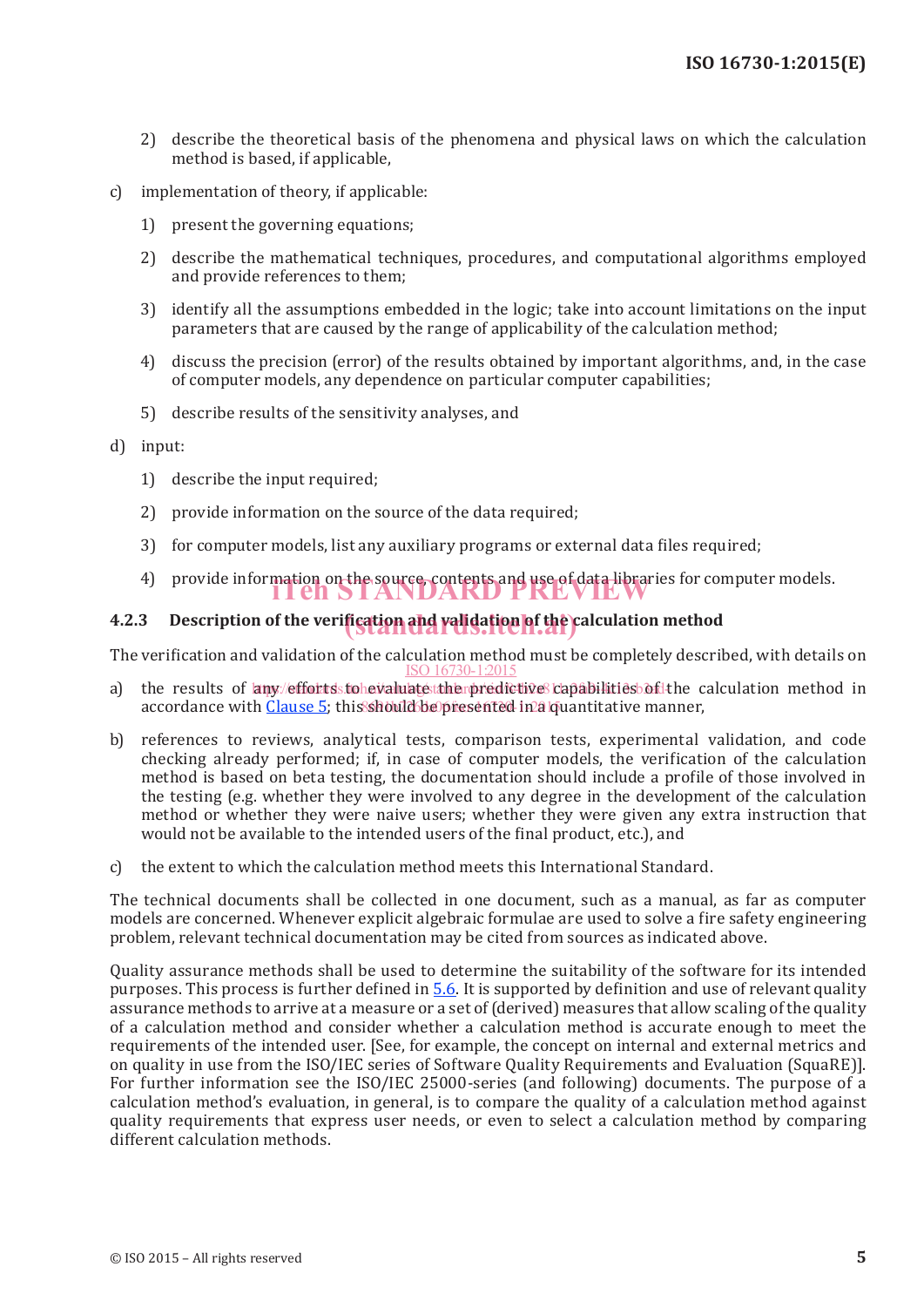#### **4.2.4 Worked examples**

The technical documentation shall include at least one (or more) worked example(s). Worked examples may be required both for explicit algebraic formulae and for mathematical models. The latter is addressed in 4.3.9. The purpose of a worked example is to demonstrate what the required input data are and their limitations, and the range of applicability of the result(s) of the calculation method being considered. Examples for required input data and their intended range or limitations within which the calculation has been validated are, for example, geometry, material properties and boundary conditions. The range of applicability and accuracy of the calculation method shall be clearly stated in the documentation.

NOTE Significant errors in safety decisions and fire protection measures implemented will result from the use of the calculation method outside the range of stated scenarios determined through the validation process (see 5.3 for requirements to identify the range of applicability established by a validation process).

Standards on calculation methods shall include worked example(s) in an informative annex. By specifying the required components of a worked example in a standard on calculation methods (e.g. ISO 16734 to ISO 16737) guidance is therefore given on how to apply the standard correctly, together with the information given in the standard itself about requirements on limitations and input parameters. Examples taken from real world problems may be: (development of) temperature of a steel member; a fire insult to a cable in a nuclear power plant. As there are examples available in the open literature, the requirement of worked examples in an informative annex to a standard on calculation methods may also be met by reference to, for example, textbooks that include such examples.

#### **4.3 User's manual 4.3.1 General** A user's manual is required only in cases where computer models are used. The user's manual for a iTeh STANDARD PREVIEW (standards.iteh.ai)

computer model should enable users to understand the model application and methodology, reproduce computer model should enable users to understand the model of the model of the model of the model of the model of the state the computer operating environment and the results of sample, problems included in the manual, and computer operating environment and of  $\frac{167}{260}$  of  $\frac{260}{200}$  observed in the mandal, modify data inputs, and run the program for specified ranges of parameters and extreme cases. The manual should be concise enough to serve as a reference document for the preparation of input data and the interpretation of results. Installation, maintenance and programming documentation should be included in the user's manual or be provided separately. There should be sufficient information to install the program on a computer. All forms of documentation should include the name and sufficient information to define the specific version of the calculation method and identify the organization responsible for maintenance of the calculation method and for providing further assistance.

For computer models, the user's manual must provide all the information necessary for a user to apply a computer model correctly. The items it should include are listed in 4.3.2 to 4.3.10.

#### **4.3.2 Program description**

The program description is

- a) a self-contained description of the model,
- b) a description of the basic processing tasks performed, and the calculation methods and procedures employed (a flow chart can be useful), and
- c) a description of the types of skills required to execute typical runs.

#### **4.3.3 Installation and operating instructions**

The installation and operating instructions

- a) identify the minimum hardware configuration required,
- b) identify the computer(s) on which the program has been executed successfully,